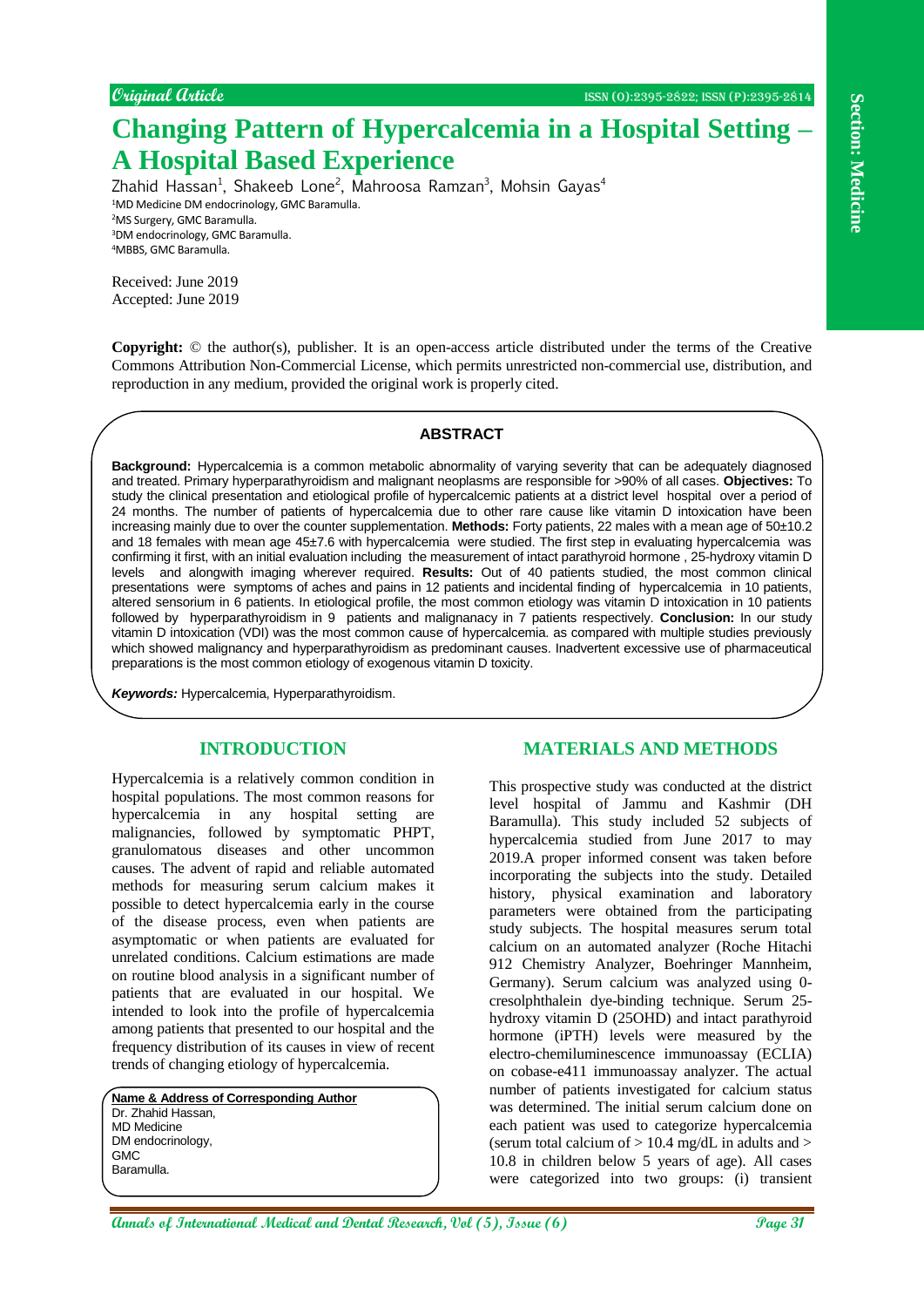Section: Medicine **Section: Medicine**

hypercalcaemia and (ii) sustained hypercalcaemia. The adjustment to serum albumin was accomplished as shown below.

Corrected serum calcium was derived from the formula: Corrected  $(Ca) = (0.8 \times (normal \ album \infty))$ patient's albumin) + serum  $(Ca)$  level. The frequency distribution of causes was estimated separately in each group. Sustained group was further categorized into PTH-dependent and PTH-independent groups. The PTH-independent group is further sub-classified depending upon the etiologies for hypercalcemia. The data is expressed as numbers, percentages, standard deviations and ranges whichever applicable.

**Table 1: Age, Gender distribution, PTH and Vitamin D levels**

| Age                     | Mean $\pm SD$ : 50 $\pm 10.2$ (M), |
|-------------------------|------------------------------------|
|                         | $45\pm7.6$ (F)                     |
| Males                   | 22                                 |
| Females                 | 18                                 |
| $PTH$ level( $pg/ml$ )  | $65 + 32$                          |
| Vit $D$ level $(ng/ml)$ | $90+26$                            |
| Serum calcium(ng/dl)    | $14.4 + 1.8$                       |
| Phosphate $(mg/dl)$     | $3.5 \pm 1.5$                      |
| Albumin (mg/dl)         | $4.5 \pm 1.2$                      |

**Table 2: Clinical presentation of patients- LBA: Low back ache, LAP: lymphadenopathy**

| Aches and pains           | 12 patients |
|---------------------------|-------------|
| Incidental finding        | 10          |
| Altered sensorium         |             |
| Bony tenderness/pains/LBA |             |
| Haemoptysis               |             |
| Abdominal pain            |             |
| Fever /LAP                |             |



**Figure 1: Number of patients with sustained hypercalcemia**

| Table 3: Etiological profile of hypercalcemia |                           |
|-----------------------------------------------|---------------------------|
| <b>Etiology</b>                               | <b>Number of patients</b> |
| Vitamin D intoxication                        | 10                        |
| PTH dependent hypercalcemia                   | 9                         |
| Malignancies                                  |                           |
| Tuberculosis                                  | 2                         |
| Sarcoidosis                                   |                           |
| Myeloma                                       | 2                         |
| Thyrotoxicosis                                | 2                         |
| <b>Advanced CLD</b>                           | っ                         |

In this study, a total of 52 subjects were included, out of which 40 patients had complete evaluation. 22 males (mean age  $50 \pm 10.2$ ) and 18 females (mean age of  $45.5\pm7.6$ ) [Table 1]. The most common clinical presentation was aches and pains in 12 patients, incidental finding in 10 patients, altered sensorium in 6 patients, bony pains and tenderness in 4 patients, hemoptysis in 1 patient, abdominal pain in 1 patient, fever and lymphadenopathy in 1 patient. [Table 2].The most common cause of hypercalcemia in our patients was vitamin D intoxication in 10 patients followed by primary hyperparathyroidism in 9 patients and malignancies{Multiple myeloma, carcinoma lung with bony metastasis, carcinoma breast with bony metastasis and GI malignancy} in 9 patients.[Table 3].

The mean calcium, PTH and vitamin D levels levels in various categories of hypercalcemia has been tabulated in [Table 1].



## **DISCUSSION**

The most common cause of hypercalcemia in our study was vitamin D intoxication as compared to other studies where hyperparathyroidism and malignancies accounted for most of cases (14). Primary hyperparathyroidism and malignancy are the two most common causes of increased serum calcium levels, together accounting for about 90% of all cases (Potts and Jüppner, 2012). Mechanisms associated with hypercalcemia are classically divided into parathyroid hormone and nonparathyroid hormone mediated.

Parathyroid hormone is the main regulator of calcium homeostasis and its primary increased secretion alters the regulation of serum calcium by acting on different target organs (bone, kidney, gut) (Horwitz et al., 2013). Hypercalcemia of nonparathyroid origin is mostly related to production of parathyroid hormone related protein (PTHrP), calcitriol, or cytokines as mediators. Malignancy related hypercalcemia-humoral hypercalcemia of malignancy is a paraneoplastic syndrome resulting from the secretion of parathyroid hormone related protein by the tumour (Shane, 1999). Although any kind of neoplasia may cause the syndrome of humoral hypercalcemia of malignancy, squamous carcinomas are most commonly implicated. Hypercalcemia may be due to local osteolysis, most usually observed in haematological cancers. Overproduction of calcitriol represents the key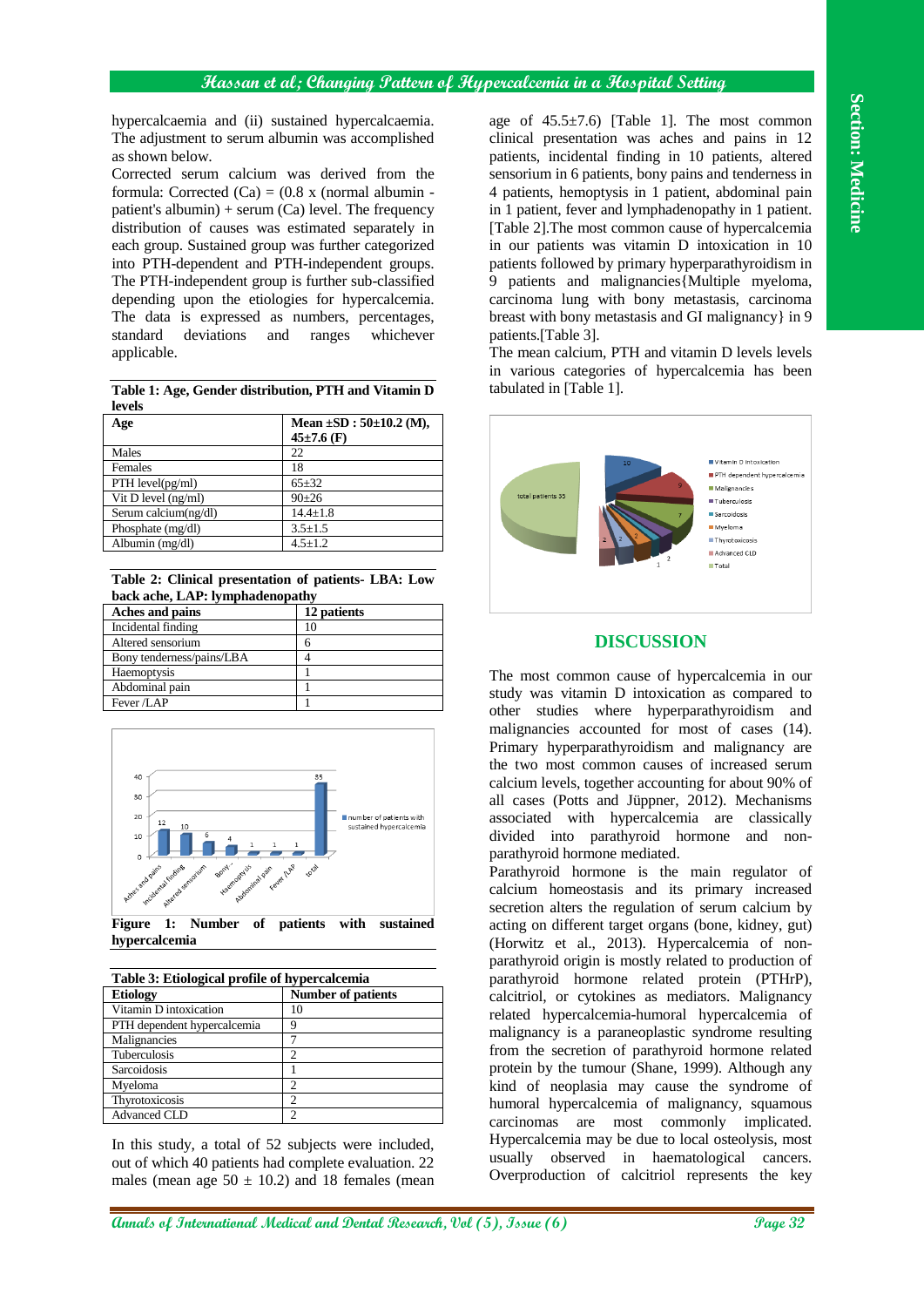## **Hassan et al; Changing Pattern of Hypercalcemia in a Hospital Setting**

mechanism in the development of hypercalcemia associated with some forms of malignancy and with granulomatous diseases. Malignant cells and granulomas can over-express 1-α-hydroxylase and increase the conversion of calcidiol to the active form of vitamin D, calcitriol, leading to increased intestinal absorption of calcium, hypercalciuria, and hypercalcemia (Horwitz et al., 2013).

The literature reports that hypercalcemia due to an overdose of vitamin D may appear if serum levels of 25(OH)D reach a range of 150-200 ng/ml (Gupta et al., 2014). For this reason, it is generally accepted that serum 25(OH)D level above 150 ng/ml should be observed before a diagnosis of vitamin D toxicity(VDT). VDT may be defined as a state when markedly elevated of 25 (OH)D levels (> 150 ng/mL) coinciding with hypercalcemia, hypercalciuria and very low or even undetectable PTH activity. However, the major clinical worries related to VDT most often focus on elevated calcium levels (hypercalcemia) and a variety of nonspecific symptoms (Agraharkar et al., 2012). Vitamin D toxicity involves an increased concentration of vitamin D metabolites reaching the vitamin D receptor (VDR) in the nucleus of target cells and causing exaggerated gene expressions.

Hypercalcemia occurs in up to 30% of patients with malignancy.[5] This is the most common group of hypercalcemia in the hospital setting. The malignancies most commonly associated with hypercalcemia are epidermoid malignancies (squamous cell lung carcinoma, urothelial cancers, head and neck cancers), multiple myeloma, breast cancer, renal cell carcinoma and lymphoma.<sup>[6,7]</sup> In our study there were 7 cases of malignancy related hypercalcemia-2 cases of carcinoma lung ,2 of breast carcinoma and 2 were GI tract related. In our study in comparison to above mentioned studies, the most common cause of hypercalcemia was vitamin D intoxication possibly explained by over the counter use of vitamin D and improper use by quacks alongwith other supplements and steroid abuse. All cases of Vitamin D toxicity were caused by intramuscular injections over a period of 4 to 6 months. Most of them were treated with fluids, calcium/vitamin D restriction and steroids. In some of them, hypercalcemia persisted for many months. Over years, this group has become important cause of non-parathyroid hypercalcemia in hospital settings.

There were 2 patients with advanced CLD, who developed hypercalcemia in this study. There were no other causes for hypercalcemia except for the liver disease per sé. Hepatic malignancy was ruled out in these patients by appropriate biochemical tests and imaging. Gerhardt et al. described the same pattern of hypercalcemia in 11 patients who had advanced CLD but no hepatic cancer (13). Hypercalcemia caused by advanced CLD without hepatic neoplasia is a poorly understood condition.

The unique feature of this type of hypercalcemia is its transient nature that may or may not require treatment.In this study there were 9 cases of PTH dependent hypercalcemia with a changing trend in that there were more of aymptomatic cases picked up early in there course than symptomatic ones. Thyrotoxicosis related hypercalcemia was seen in one graves disease and one TMNG with both having mild hypercalcemia(<12 mg/dl).In under-developed nations, chronic infective granulomatous diseases still contribute significantly to the non-parathyroid group of hypercalcemia,with 2 patients in our series having pulmonary TB and 1 having sarcoidosis.

Limitations: Limited number of patients and data available at secondary care hospital setting cannot be generalized to a larger setting of patients. The incidence of hypercalcemia in our hospital may not be generalized.

## **CONCLUSION**

This 24-month prospective study reveals that the profile of hypercalcemia is changing in hospital care settings. Malignancy-associated hypercalcemia was the largest group previously in any hospital setting. PHPT is changing in that more and more patients are asymptomatic compared to previous studies in developing countries where symptomatic PHPT predominated. Vitamin D toxicosis is not uncommon these days, especially in under-developed nations where parenteral vitamin D preparations are available over-the-counter. Clinicians should be aware of these changing patterns of hypercalcemia in hospital settings.

#### **REFERENCES**

- 1. Rosner MH, Dalkin AC. Onco-nephrology: the pathophysiology and treatment of malignancy-associated hypercalcemia. Clin J Am Soc Nephrol. 2012;7:1722-1729
- 2. Potts, J.T. Jr, and Jüppner, H. 2012. Disorders of the parathyroid gland and calcium homeostasis. In: Longo DL, Fauci AS, Kasper DL, Hauser S, eds. Harrison's principles of internal medicine. 18th ed. McGraw-Hill, 3096-120.
- 3. Horwitz, M.J. 2013. Nonparathyroid hypercalcemia. In: Rosen CJ, ed. Primer on the metabolic bone diseases and disorders of mineral metabolism. 8th ed. Wiley-Blackwell, 562-71
- 4. Shane, E. 1999. Hypercalcemia: pathogenesis, clinical manifestations, differential diagnosis, and management. In: Favus MJ, ed. Primer on the metabolic bone diseases and disorders of mineral metabolism. 4th ed. Philadelphia: Lippincott, Williams &Wilkins, 183-7.
- 5. Shane, E. and Irani, D. 2006. Hypercalcaemia: Pathogenesis, Clinical Manifestations, Differential Diagnosis and Management. In: Favus MJ, (ed). Primer on the Metabolic Bone Diseases and Disorders of Mineral Metabolism, American Society for Bone and Mineral Research, USA; pp, 176-180.
- 6. Gupta, A.K., Jamwal, V., Sakul, and Malhotra, P. 2014. Hypervitaminosis D and systemic manifestations: a comprehensive review. JIMSA Oct-Dec, 27(4): 236-237
- 7. Agraharkar, M., Dellinger, O.D., Gangakhedkar, A.K., et al. 2012. (eds.): Hypercalcemia. Medscape References, New York, USA 2012.